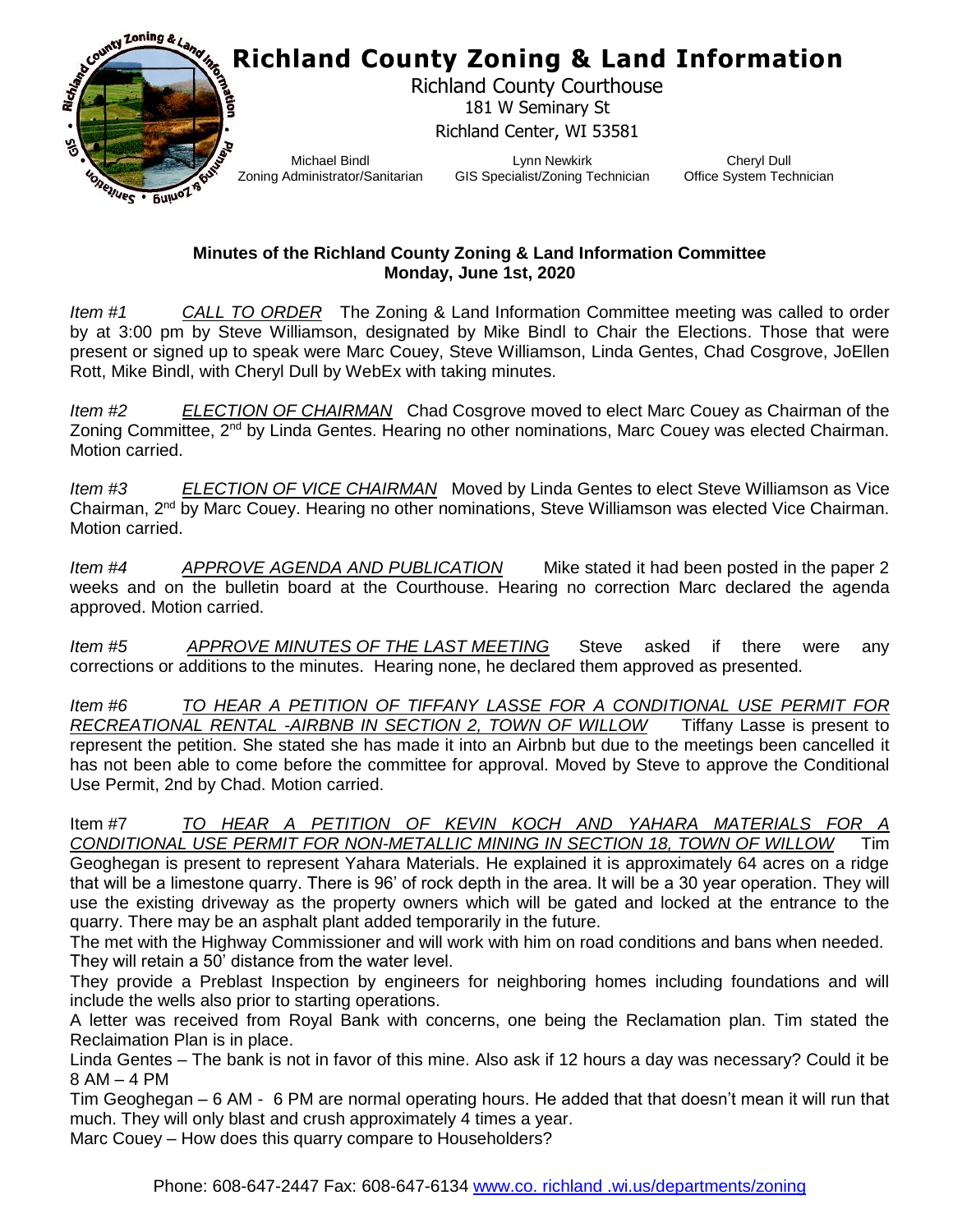

Michael Bindl Zoning Administrator/Sanitarian

Lynn Newkirk GIS Specialist/Zoning Technician

Cheryl Dull Office System Technician

Mike Bindl – All other quarries are grandfathered.

Tim Geoghegan – The way the Ordinance is wrote, the permit must come back every 5 years for approval. Linda Gentes – Why is there night work?

Tim Geoghegan – The DOT does require night work in some cases. Large municipalities require most of their road work to be done at night.

Linda Gentes – Explain the blasting procedure and how you notify neighbors.

Tim Geoghegan – They notify neighbors in the manor they request to be notified.

Linda Gentes – There must be reclamation approval.

Mike Bindl – Land Conservation has approved the reclamation plan.

Linda Gentes – Most old quarries get water and retain water in them.

Tim Geoghegan – This one will not. It has a sandstone floor so water will absorb in.

Linda Gentes – Is there any neighbor concerns?

Tim Geoghegan – Some neighbors have questions and concerns.

Steve Williamson – I have no questions.

Chad Cosgrove – I have no questions.

Marc Couey – We need to allow them to do business so we need to understand the operating hours are necessary.

Noah & Mary Ann Rothering – Neighbors – They have following concerns:

- 1. Safety They have a blind driveway. They foresee this as a problem with dump trucks traveling the road.
- 2. Noise & blasting Their house is 150 years old and their well is 165' deep. It will be hard on their house and could contaminate their well. Truck noise will be the worst, especially at 6 AM.
- 3. The road cannot handle that kind of heavy traffic.

James & Marcia Montgomery – They own property on the east, south and west side. Although they don't live in the area they are concerned with the property value.

Tim Geoghegan – They have several quarries around Madison. There have been a lot of studies concerning quarries and land value. The studies show the land value is not affected.

He is with the condition that truck not be allowed in the quarry prior to 7 AM.

If driveways need repaired due to the quarry activity, Yahara will provide gravel to complete that. Montgomery's asked when fencing would go up.

Goeghegan – Fencing will be done right away. The berm is created as the quarry is stripped and when the quarry is reclaimed the berm will go back on as cover. The woods line will be left as sound barrier.

Marc Couey – Does anyone that is logged on remotely have any questions? No one responded.

Mike Bindl – Tim Geoghegan and he have have reviewed the Ordinance together and feel Tim has an understanding of what is required.

He had emailed Ben about Royal Banks concerns with the quarry. Bens response was, "The Committee should consider the Bank's objection but is has no binding effect on the Committee."

Marc Couey – Conditions of approval:

- 1. The Bank must be satisfied.
- 2. Trucking to not start before 7 AM
- 3. Pre-Blast Survey request be done for neighbors houses and wells.
- 4. Annual reporting to the Township of status
- 5. Notification to adjoining landowners and Township Chairman of blasting.
- 6. Notification to adjoining landowners and Township Chairman of evening hauling projects after 6 PM.
- 7. Five year CUP renewal with Township and Zoning as required by the Ordinance.
- 8. Requirements by County to be copied to Township.
- 9. Pre-Blast assessment and inspection by an engineer completed prior to start.